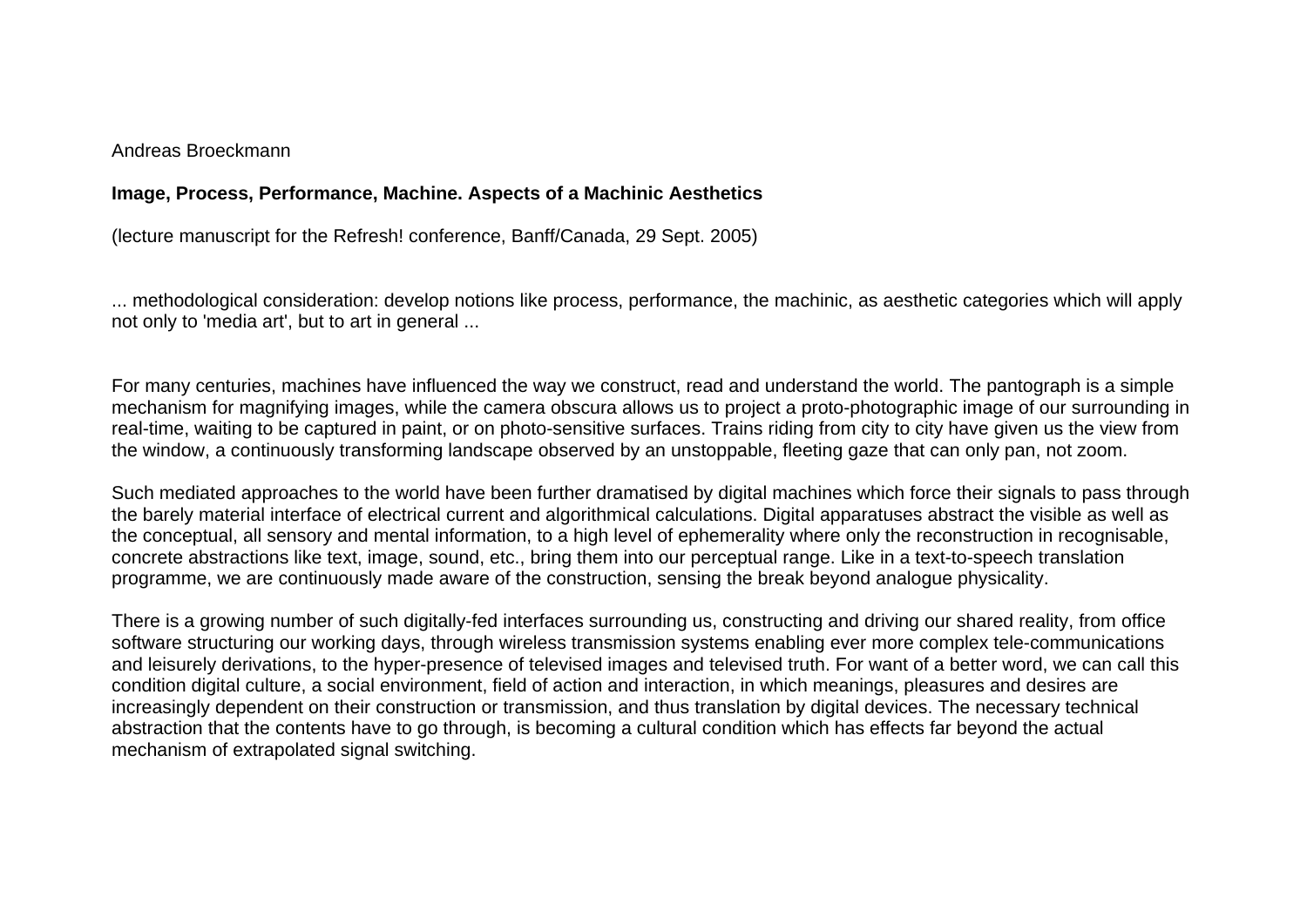The German philosopher and cultural historian Martin Burckhardt suggests, in his study Der Geist der Maschine, that 'the spirit of the machine' traverses human culture in a deep furrow, tying the invention of alphabets to the discovery of the unconscious and the development of calculating machines. Burckhardt argues for a broad understanding of what constitutes machines, approaching them not so much as technical apparatuses, but as cultural dispositions which articulate and disarticulate human agency, constructing relationships and cutting ties with multiple natures and multiple cultures.

What does it mean to think through the machine in artistic practice? This question lies at the heart of an investigation into an 'aesthetics of the machinic' which the following text tries to evoke. Aesthetic experiences are shot through, perforated and articulated by the machinations of machines, apparatuses which are the exoskeletons of our perceptions and expressions. The apparent functional abstractions of digital machines, and their application and development by artists, provide the concepts for addressing the machinic also in relation to non-digital art.

There is a notion of the digital which posits a deep break of a digital aesthetics, away from the aesthetics based on analogue techniques. I will not pursue this discussion here, yet, I hope that the following will help to suggest that such an understanding of a digital aesthetics hinges on the technical aspects of artistic production. In contrast, an approach that highlights the experiential qualities of art, and the aspects of reception, is more likely to identify a continuum between analogue and digital aesthetics, and emphasises that in this respect media art should not be discussed in separation from contemporary art practice in general.

The recent re-evaluation of Concept Art as a precursor to digital media art is an indication that the concepts of media art have evolved in a broader cultural environment in which game theory, cybernetics, space travel, television, genetics and other areas of human endeavour were impacting on cultural practices. This cultural environment has impacted on art, whether it uses electronic and digital media or not. However, there is much more media art 'avant la lettre' in other historical periods which can be re-read through the paradigms of an aesthetic theory that does not take digital technology as its main cue, but the machine as a productive and transformative principle.

... what would it mean to think through Vermeer's View of Delft as a machine, as a work of art read through the lense of an aesthetics of the machinic? - and reversely, what would it mean to firmly inscribe the work of JODI into the tradition of abstract painting and computer graphics? ...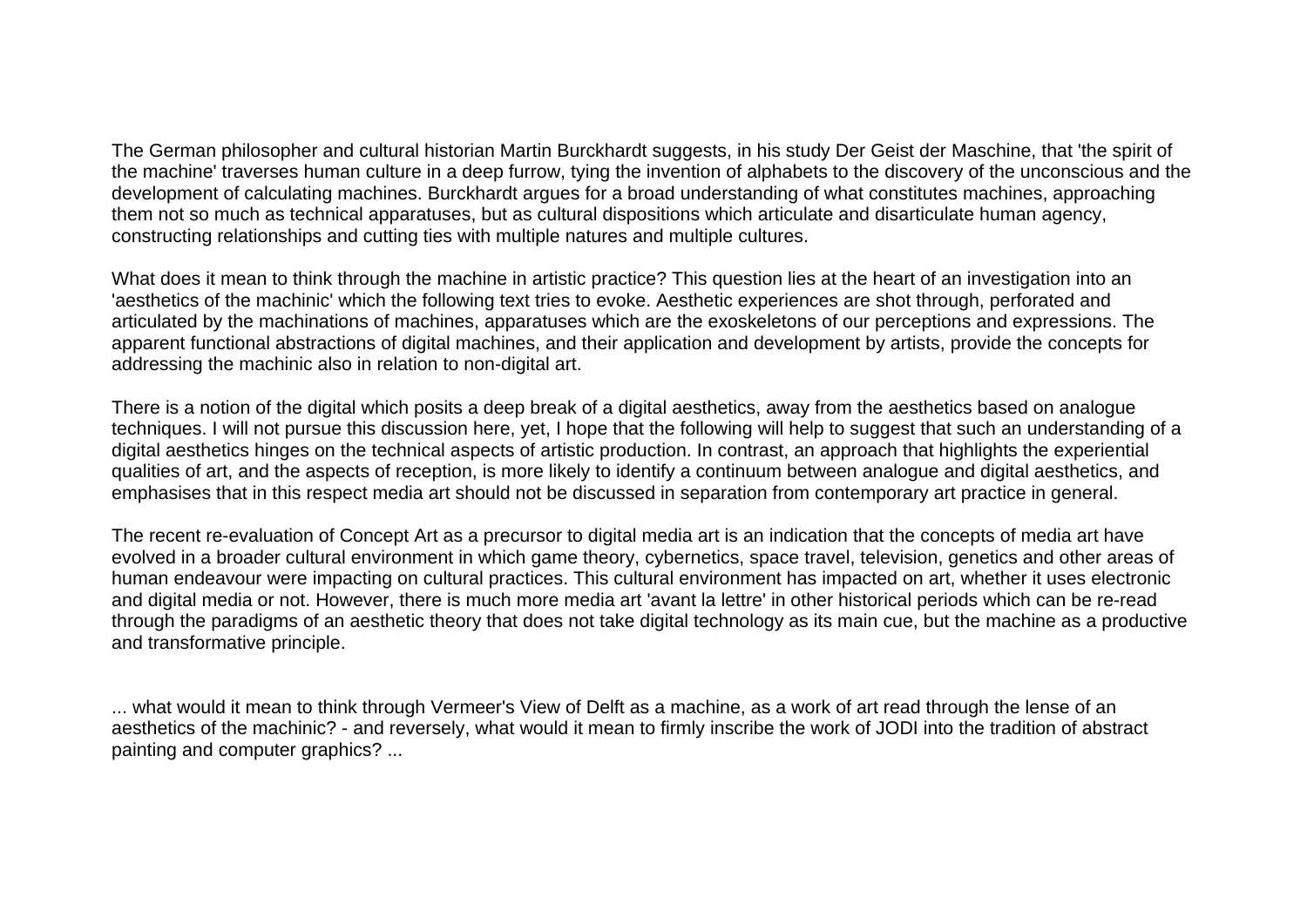# **image**

Media art reminds us that the disciplinary terrain covered by art history extends far beyond the purely visual. While images continue to play a dominant role in our understanding of art, recent time-based, interactive and generative artworks encourage us to revisit historical art practices and the aesthetic categories that guide their evaluation. While painting, sculpture, architecture and other art forms produce mostly stable objects that can be viewed and reviewed over extended periods of time, more immediately time-based works have posed the problem of documentation and retrospective evaluation for a long time. Original music and theatre performances, dance and ritual, festivities of all kinds, can only be 'revived' for historical evaluation to a very limited degree. This is a condition of cultural production and has a strong impact on the way in which cultural traditions evolve.

One of the oldest, and still most prevalent forms of artistic abstraction is the image. Its historical study, in a modern understanding of critical evaluation of form and content, has developed over the last four centuries, from the descriptions of the late Renaissance, through the emergence of academic Art History at the beginning of the 20th century, to the recent considerations of a 'Bildwissenschaft' (German for 'image science', best understood in the tradition of Visual Studies). It is worth reconsidering the path that Art History has taken from iconography, i.e. the study of the coded meanings of images, and iconology, i.e. the study of the semantic and - generally speaking - 'social' conditions of producing and reading images. In these two approaches, the image is taken as a given, it is read in depth and contextualised. On the basis of modern hermeneutics, the approach of iconics (German 'Ikonik') has sought to look more closely at the perceptual production of image and to study its meaning as a result of the process of reception. Thus, temporal structures within images have come into view not as mere narrative dispositions, but as 'programmes' that need to be executed and thus actualised by the viewer.

More recently, and on the basis of older philosophical, semiotic, and technical debates, 'Bildwissenschaft' / Visual Studies is asking more generally, what 'images' are - a question that arises, not accidentally, at a time when digital technologies erode the traditional understanding of the image as a limited surface covered by a visual construction. Digital images are unstable processes which, even as 'static' displays, are the results of continuous and ongoing computations. Printed computer graphics are the analogue, arrested results of such processes and are thus not digital images in a narrower sense of the word.

An artist whose work exemplifies this digital dimension of the field of images and machinic viewing, is Toronto-based David Rokeby. His long-term project 'The Giver of Names' is an interactive installation in which a table surface is observed by a camera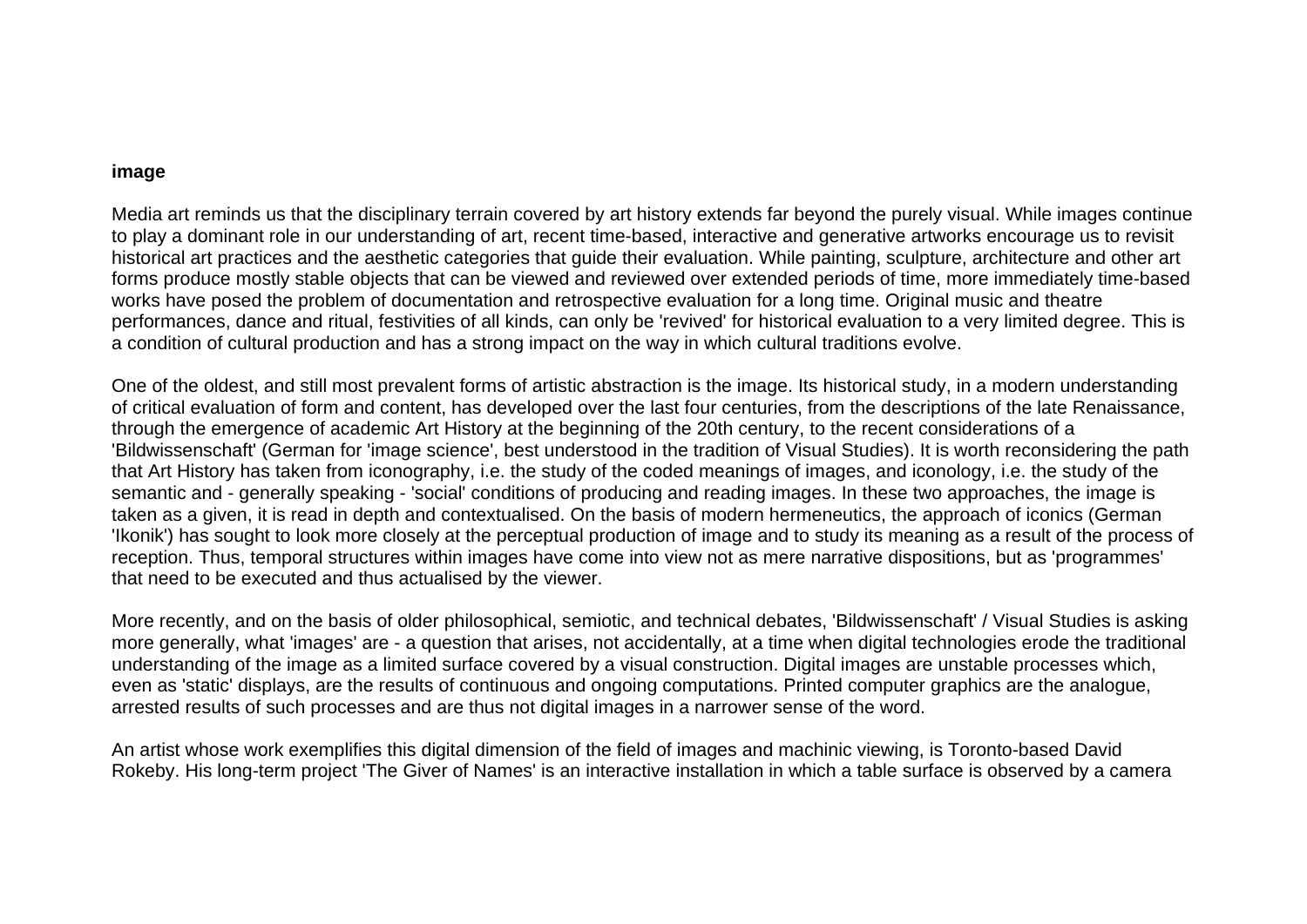system. As soon as an object is placed on the table and recorded by the camera, a computer system connected to the camera analyses the observed visual structure and matches it with an existing data-base of shapes and words. The results of the analysis trigger a short, quasi-poetical text that is composed of words from the data-base, displayed on a computer screen, and read out by a text-to-speech system. Is this a simulation of how we make sense of the things we see in the world? Or is it a potentially autonomous perceptual machine system that might work as a training device for machines, trying to develop a human sense of poetic language, based on visual input? Would we say that what the machine observes in 'The Giver of Names' is an 'image'?

Rokeby's work helps us to understand that the notion of the 'image' is not a sufficient category for understanding the current, digitally-spurred expansion of the perceptual field. The aesthetics of electronic or digital artworks hinges, to a large extent, on nonvisual aspects, such as narrativity, processuality, performativity, generativity, interactivity, or machinic qualities. In order to embrace these practices, we need to develop an aesthetic theory that is able to adequately approach recent works of contemporary art which deploy digital technologies and which expand the categories of art theoretical reflection.

### **execution**

Computer software has, over the last few years, come into view as a cultural artefact in its own right. Software was, for a long time, taken as a neutral instrument. More recently, a growing critical and differentiated understanding of its constructedness, and the way in which ideological presuppositions can be coded into software, paired with the research by social historians of science and and technology. The evolution of the free and open source software movement, as well as the extensive use of - by no means faultproof - digital systems in all walks of social and political life, have helped to build a critical understanding of 'software as culture'.

Wedded to this development is the emergence of 'software art' as a term that describes artistic practices and projects which explicitly deal with the aesthetic and social dimensions of computer software. In this context, the British cultural theorist Matthew Fuller has proposed the useful distinction between 'critical software' which reflects on the specificities and limitations of existing software programmes, 'social software' which deals with and expands the communal and social dimensions of software and software production, and 'speculative software' which explores the very 'essence' and the boundaries of what can be conceived as software.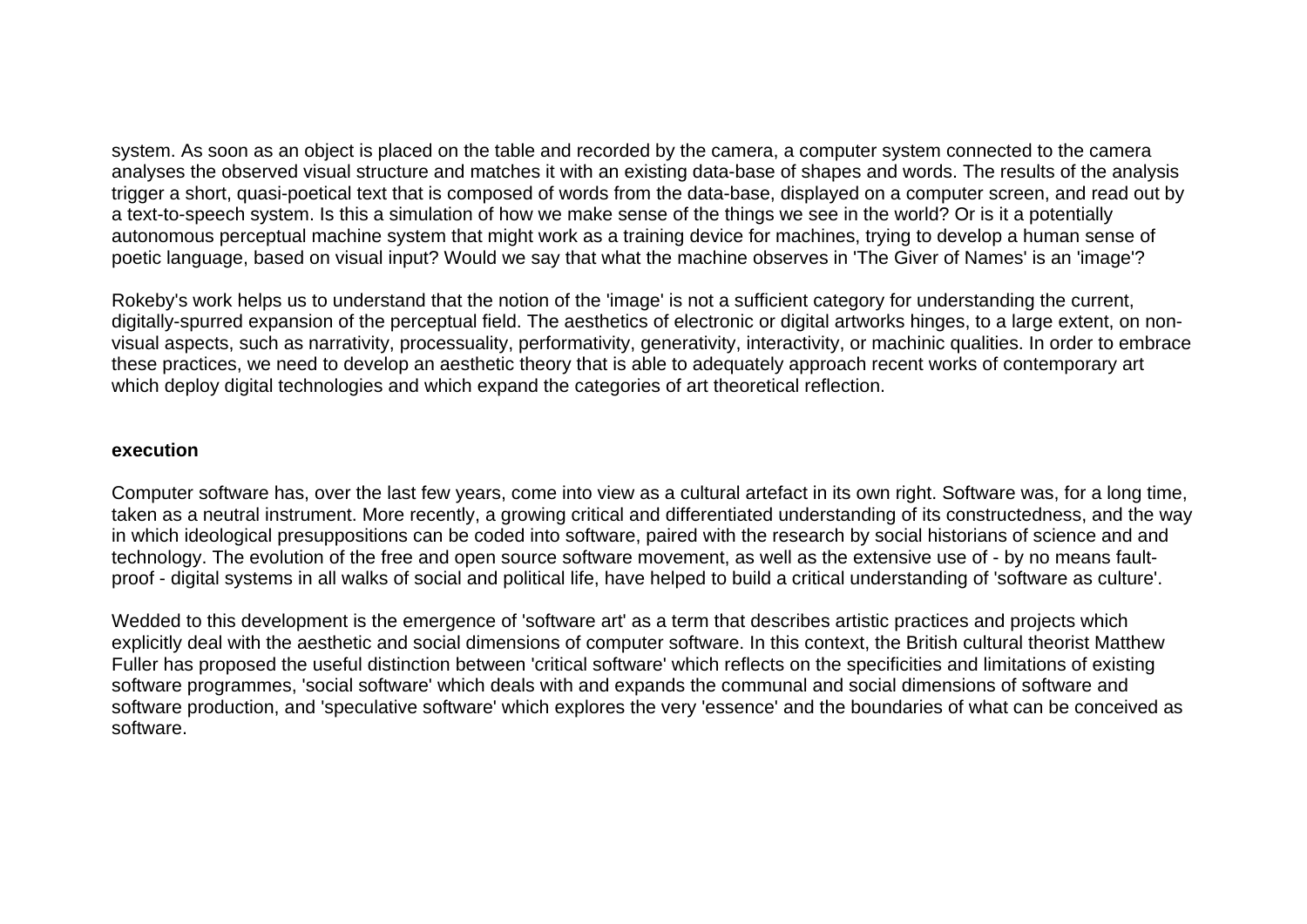In the 1960s and 70s the term software was still used for the 'content' stored on or displayed by technical devices - thus the 1971 'Software' exhibition in New York and the early-70s electronic art magazine 'Radical Software'. Since the proliferation of computers in the 1990s, however, 'software' has come to refer to the programmes running specific tasks on computer systems. 'Executables' are coded sets of rules which can be executed by a machine in iterative processes, executing tasks which interlock with other processes, turning the computer into a complex machine which is part black box, part tool, part display.

The continuous processing of code requires a precisely described, encoded 'software' programme that is executed by the 'hardware' technical processing units. This structure lies at the heart of digital systems, and it has been reflected by artists not only since the advent of the personal computer, but since the emergence of cybernetics and game theory in the 1950s. A recent example are the programmes developed by the Dutch 'socialfiction.org' initiative, whose '.walk' project offers descriptions for 'coded walks' through a city, instructing the human participants what to do, when to turn right, when left, and how to transform the rules controlling their behaviour. This application of the principle of computer code to human behaviour in the city offers a reflection both on the principles of technical software operations, and - in a post-Situationist manner - on the way in which we act and interact in urban environments.

Similarly open, scripted scenarios were devised by Happening and Fluxus artists of the 1960s. An interesting example is Robert Rauschenberg's 'Black Market', an installation with an assemblage of different objects, including a suitcase filled with things that the audience is invited to replace by other objects which they bring into the gallery. A small notebook documents that exchanges made. The gradual transformation of the installation is coded into the system and needs to be executed for the artwork as process to exist. Just as there is no market if nobody is trading, and no 'computer' if no process is running, there is also no artwork if the programme of the piece is not continually executed.

This is not a solely ontological, or constructivist argument in the sense that the world, or an object, only exists if it is actualised by human perception. Here the aesthetics of the work is dependent on a realisation of the programme, it is not the material objects of the fixed assemblage which make up the core of Rauschenberg's work, but the conceptualisation of the process of exchange. It should be a matter of discussion whether this principle must also be applied to paintings like Rembrandt's 'Ereignisbilder' analysed by art historian Max Imdahl, or Jan Vermeer's 'View of Delft', with its shifting viewpoint that implies a virtual movement in space and need to be recreated as a virtual movement by the viewer during the perception. Such images have a spatio-temporal structure which require a processual approach, 'Betrachtung' as an act of realisation, of execution, which is itself the very momentum of the aesthetic experience.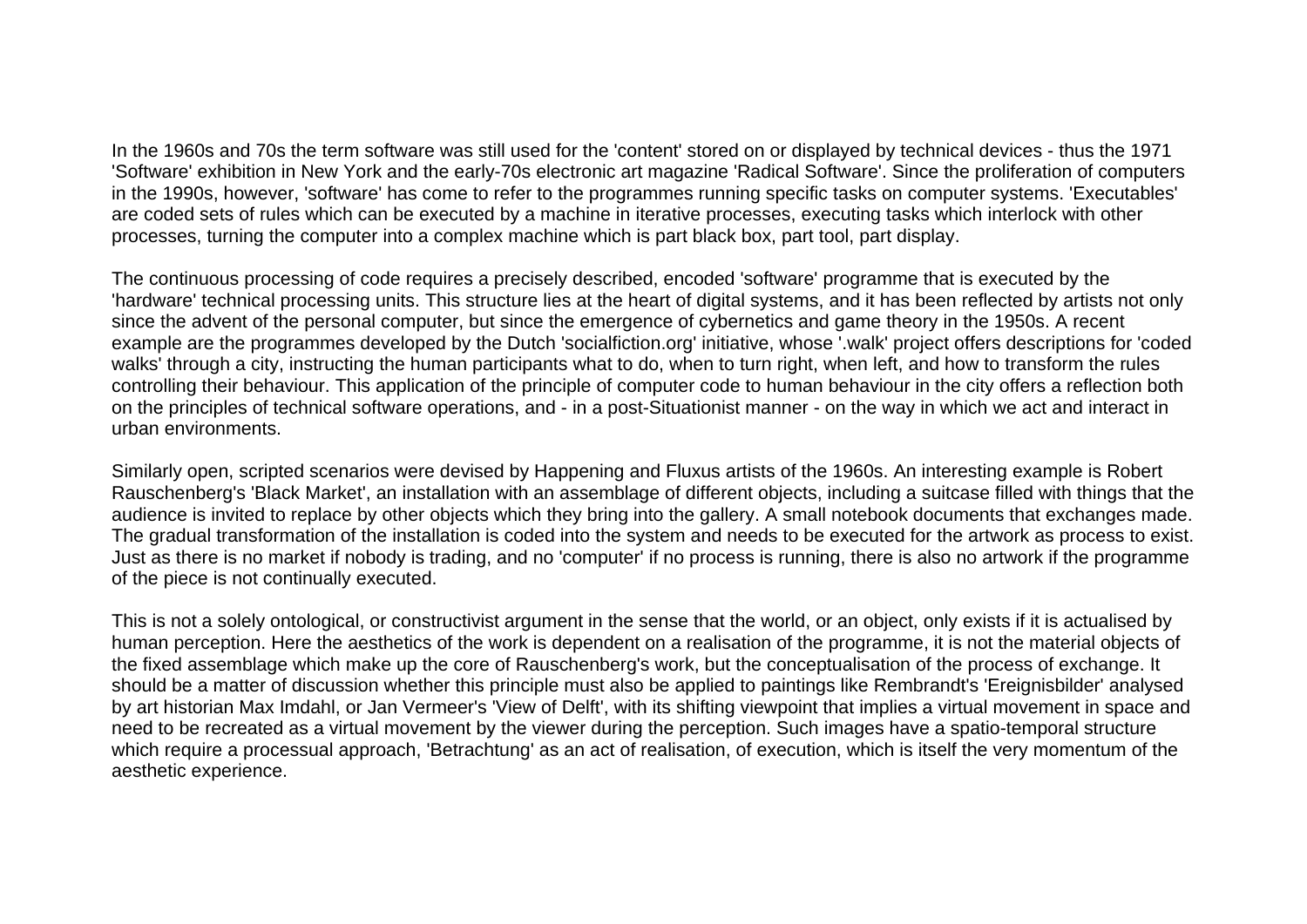## **performance**

'Performance' is the domain of 'Live Art'. As a blanket term for music, dance, theatre, and experimental variations thereof, it can be understood as the non-participatory live presentation of body movements, images and sounds. In many cases, the notion of performance implies the presence of human actors or players on a stage, or a stage-like area. - The same term is used to indicate the quality of a technical apparatus in operation: we can speak of the 'performance' of a specific computer system, or of a car.

This dual meaning is interesting in that it points to some general aspects of performance, i.e. that it is an authorial execution system, an execution system that has a main actor or author, whereas the notion of 'execution' discussed earlier is generally conceived of as non-authorial. Performance can be understood as the presentation, the making present (and perceivable) of the results of an execution.

Performativity was an important issue in the 1960s when the static paradigms of modernist art were being broken up by Situationism, Fluxus, and Intermedia, but also by the gestural and partly mechanised painting performances of artists like George Matthieu and Jackson Pollock. Performativity has again come into view of the arts through the emergence of computers, not so much as a naturalistic counter-reaction, but because of the impulse that digital systems have given to new ways of scripting live performances in dance and music. Automated or semi-automated machine-based notations have created a new relationship between composer or choreographer and performer, interjecting different machinic operators into the creative process. In this respect, the experimentations of David Tudor in music were probably equally influential as the interactive documentation of William Forsythe's principles of dance choreography.

An interesting point of discussion would be a comparison between, on the one hand, the scripted and documented walks by Land Artists like Robert Long, at times strongly authorial endurance pieces which were not meant to be repeated and copied, and on the other hand, the instructions for happenings by artists like George Maciunas, Allan Kaprow, or Dick Higgins, whose performances or rather: executions, were meant to be realised by any number of people in order to become what they were intended to be: happenings.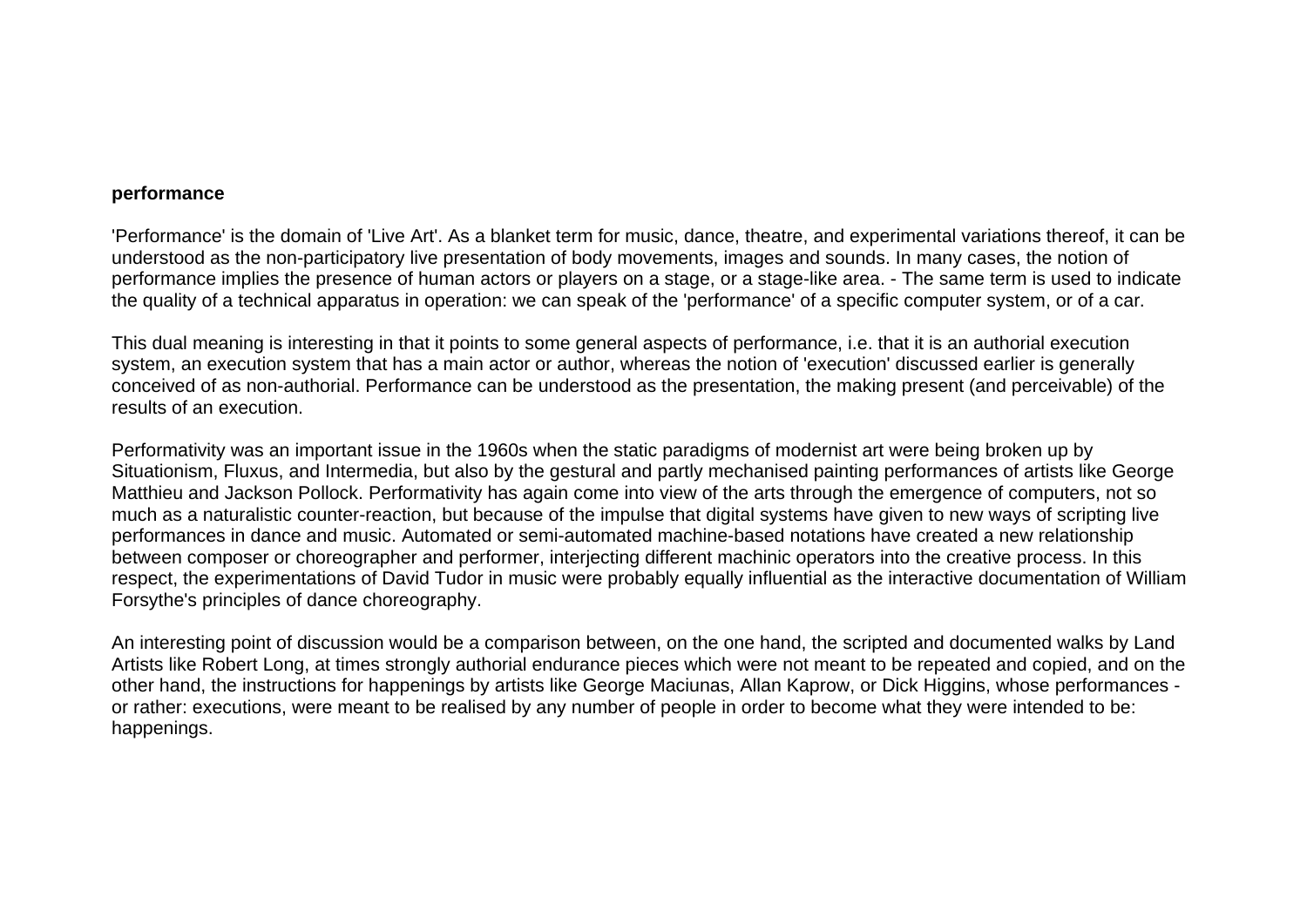In comparison, interactive or reactive installations which were so prevalent in the media arts of the 1990s, are participatory execution system. Unlike in a performance, where the execution is conducted by a main actor, in interactive systems the interacting person is mostly not executing a more or less open programme, but is included in the technical system as a secondary factor, or as a trigger, who can then observe passively the programmed results of his or her action. While the performance of interactive systems is frequently realised by physical involvement, or contiguity, of the participant, their teleology may be channeled even further by a narrative structuring of the programme.

In live performances based on digital media, a crucial factor is generally the relationship between on-stage performers, and offstage controllers of sound and video input and of the response parameters of the technical environmental. The degrees of freedom offered to the performers is frequently competing, or in dialogue, with a programmed machine that imposes, or responds to, specific actions. Many artists exploring this field are consciously playing with this relationship, and attempting to use the dialogue for an exciting work, tense with the struggle between human and machine in an open, unstable system. The 'performance' of such a system is not immediately dependent on the involvement of an external actor, or responses from an audience, though it may be dependent on externally set parameters and conditions.

### **process**

While the term 'process' in its most general sense implies any set of consecutive procedures sequenced in time, the notion of process-based art refers to the time-based evolution and transformation of describable, yet not fully programmed sequences of events that build on one another in a non-teleological manner. Such processes are realised in social, semantic and technical networks and are closely associated with the notions of communication, as a manner of semiotic interchange, and connectivity, as a form of temporary structure bonding non-interdependent actors.

Processuality in art is closely tied to the existence of communication tools. Of course, any communicative development in the preparation of an art work, as for instance the collaborative realisation of a theatre production or a movie, can be described as a process. However, it only makes sense to speak of process-orientation in cases where the evolving process itself is a main factor of the aesthetic experience of the work. Thus, in the formulation of an aesthetics of the machinic, it is necessary to emphasise the interlocking of machinic processuality with the social dimensions of engagement in process-based art.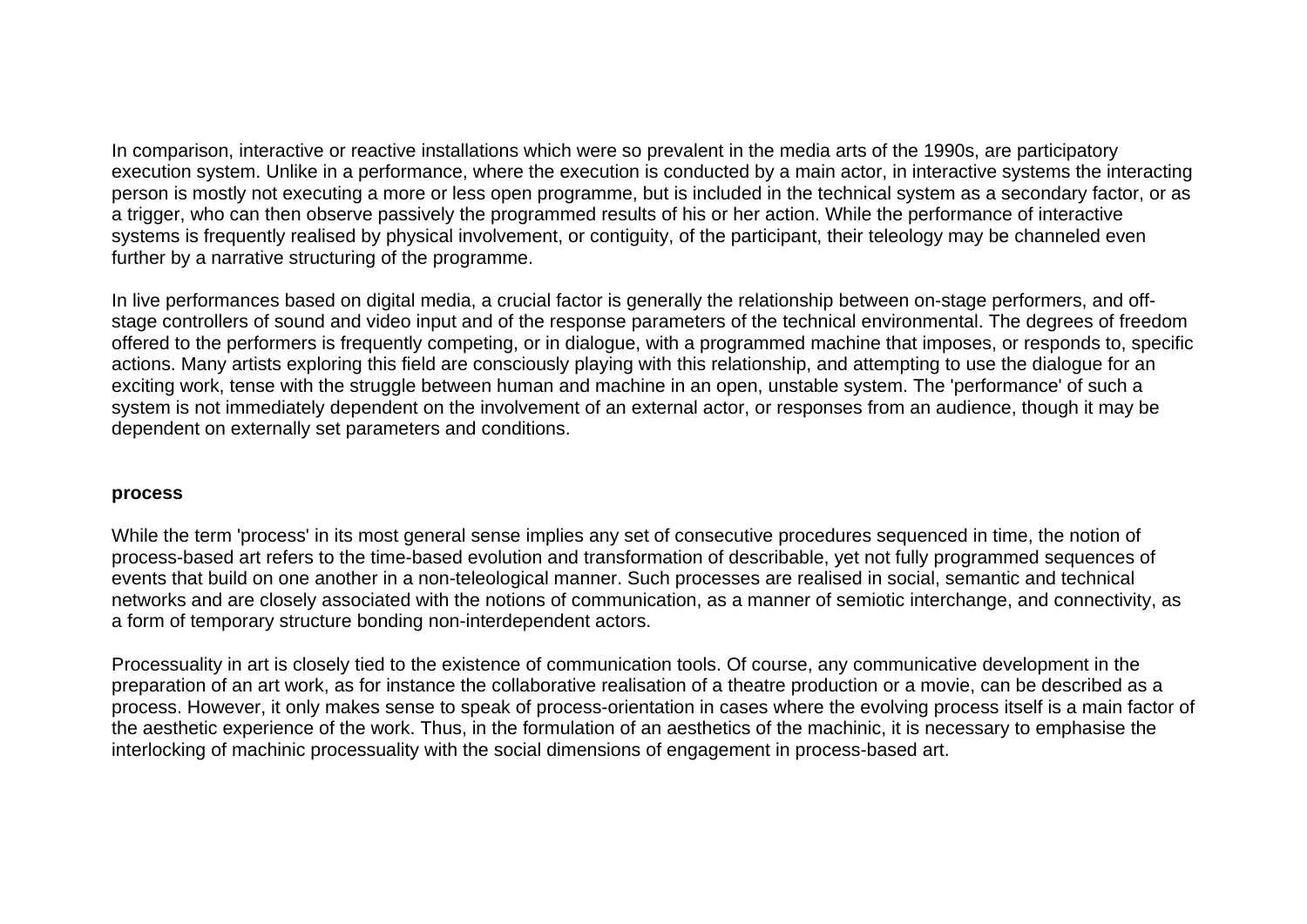The artists group Knowbotic Research (KRcF) has explored such machinic processes throughout the second half of the 1990s, especially in the project series entitled 'IO dencies', and in the project 'Anonymous Muttering', which connected on-site visitors, music DJs, Internet users, and a computer system into a complex interactive, open and non-directional assemblage. The output, and thus the aesthetic experience, varied from one interface setting to the other, and was mutually influenced by actions performed at any one of the connected positions, whether online, on-site, or automated. Whereas 'Anonymous Muttering' created a delirious experience of being perceptually (and thus conceptually) over-whelmed, 'IO\_dencies' took a more analytical approach, trying to create interfaces and online communication tools which allowed participants to interact and continuously transform a shared knowledge environment. Processuality here meant an explicit communication not only mediated by machine systems, but with these systems and the productive and transformational forces they brought to the assemblage. These works are thus exemplary for an artistic engagement with technologies in which the machinic dimensions of a system including technology and human actors, are deliberately explored, rather than being taken for granted, or ignored.

This kind of process-oriented, machinic art is, I would argue, without historical precedent. We find an interest in the aesthetics of processes, for instance, in the 'corps exquise' experiments of the Surrealists, or in the Mail Art networks of the Cold War era. However, the digital communications technologies of the last decade have created an historical situation in which communication and connectivity have taken on a new social and artistic significance, which is now not only explored through such technical media, but also in purely analogue, local and translocal artistic practices and projects. Unlike the artistic strategies of performativity, the dynamics of process-oriented art is coupled with the logic of its operational environment, be it the postal service, the Internet, or a particular segment of society. While performance seeks to eliminate the impression of such a contextual dependency, the aesthetics of process-based art crucially implies this context - it cannot be other than relational.

# **machinic**

The notion of the 'machine' that I use refers not to machines as technological apparatuses, but as any kind of productive assemblages of forces, be they technical, biological, social, semiotic, or other. The notion of the 'machine' is an operative term that makes it possible to describe open formations which do not require systemic structures, but that hold the potential for manifold realisations. The 'machinic', then, is a quality of such formations, it describes an open, productive process arising from specific, yet non-teleological relations between the constituent parts of the machine. - The aesthetics of the machinic suggested here is a form of aesthetical experience that is effected by such machinic structures in which neither artistic intention, nor formal or controllable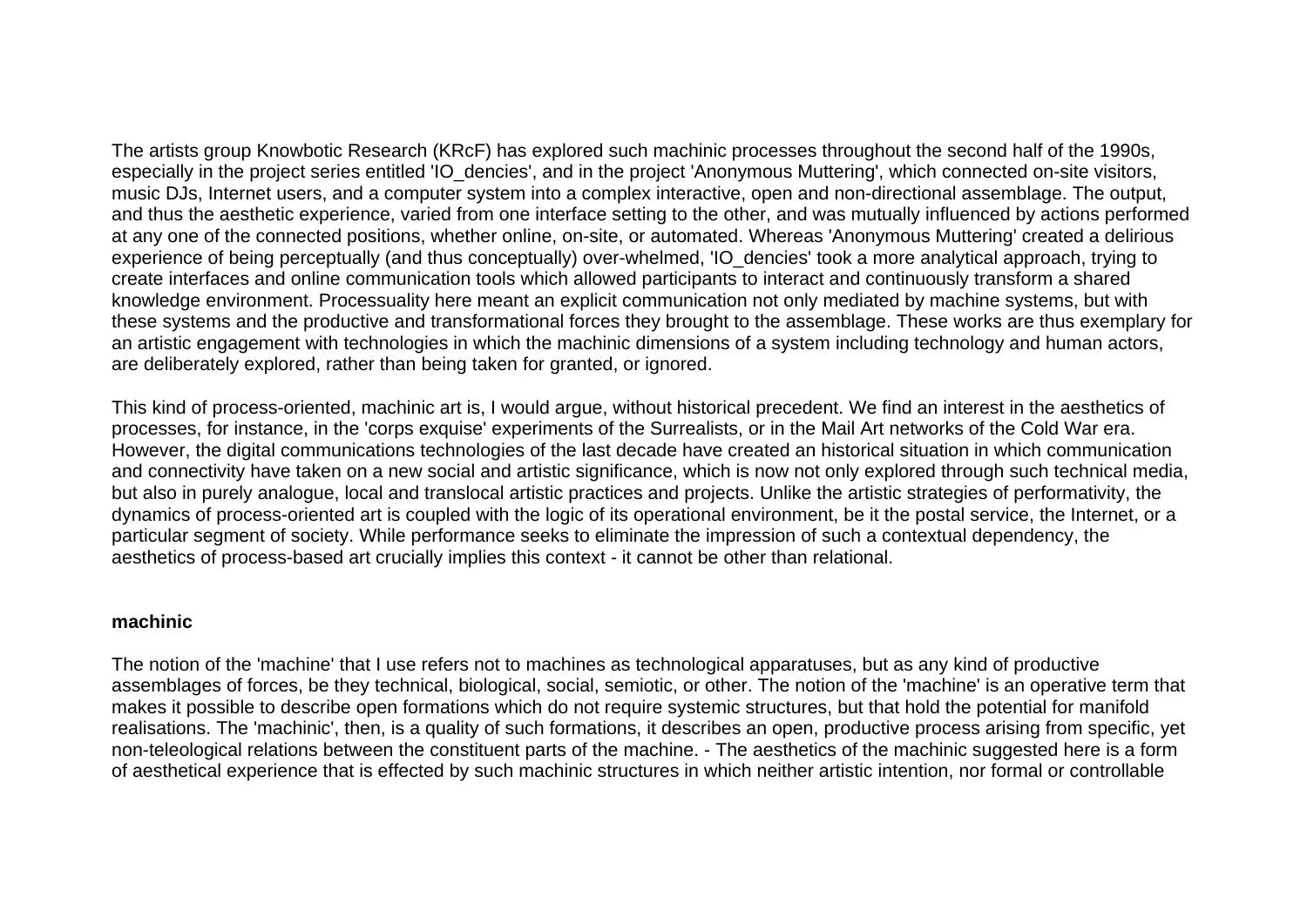generative structures, but an amalgamation of material conditions, human interaction, processual restrictions, and technical instabilities play the decisive role.

It is therefore appropriate to introduce the notion of the sublime as a crucial quality of an aesthetics of the machinic. The aesthetical experience of the sublime, as characterised by Romantic writers of the late 18th and early 19th centuries, is characterised by a confrontation with unbounded and overwhelming nature, a transgressive experience which is not based on an appreciation for the grandiose beauty of nature, but on a disturbed sense of amazement about its limitless and uncontrollable force. Of course, the notion of the natural sublime is historically associated both with, on the one hand, the experience of alpine and maritime wilderness and natural catastrophies like earthquakes, and on the other hand, with the progressive subjugation of nature under human will in the course of industrialisation. The sublime is thus a paradoxical sign of both intimidation, and the frustration about the loss of 'natural nature'. Importantly, Kant insists that the sublime experience is rooted in the viewer's feelings, not in the object itself making the notion of the sublime a decidedly aesthetical category.

The sublime is thus a sensation realised in the event of being confronted with some external force, it is an experience emerging from the imaginary drama of an unbridgable gap between our experience, and the forces that move it. The paradigmatic Romantic artwork is German painter Caspar David Friedrich's 'Monk by the Sea' (Der Mönch am Meer), of which Friedrich's contemporary Heinrich von Kleist wrote that, looking at the painting was as though, in the face of an overwhelming spectacle of nature, one tried to close ones' eyes, yet the eye-lids had been cut off ...

Closely connected to the Romantic fear of nature is the modern fear of machines. While modernist humanism has done everything to re-enstate human perception of a contained world as the core motor of aesthetic experience, the emergence of technologically inspired art has brought the sublime back into the experience of contemporary art. Can we discuss Modernist painters like Piet Mondriaan and Barnett Newman as artists of the machinic? They clearly play at the boundary between rational pictorial structures and a surplus which seeks to transgress rationalist certainty.

A most radical gesture in this respect is the project by Maurizio Bolognini, 'Sealed Computers', for which the artist places over a dozen computers in a gallery space, networking them and having them jointly compute simple graphic structures which, however, deliberately do not get displayed: the monitor buses of all the computers are sealed with wax, and the installation offers no indication of the communication between the computers, or its results. What we can perceive are the interconnected computers, humming, maybe processing software. They are neither keeping a collective secret from us - we would need to subjectify the